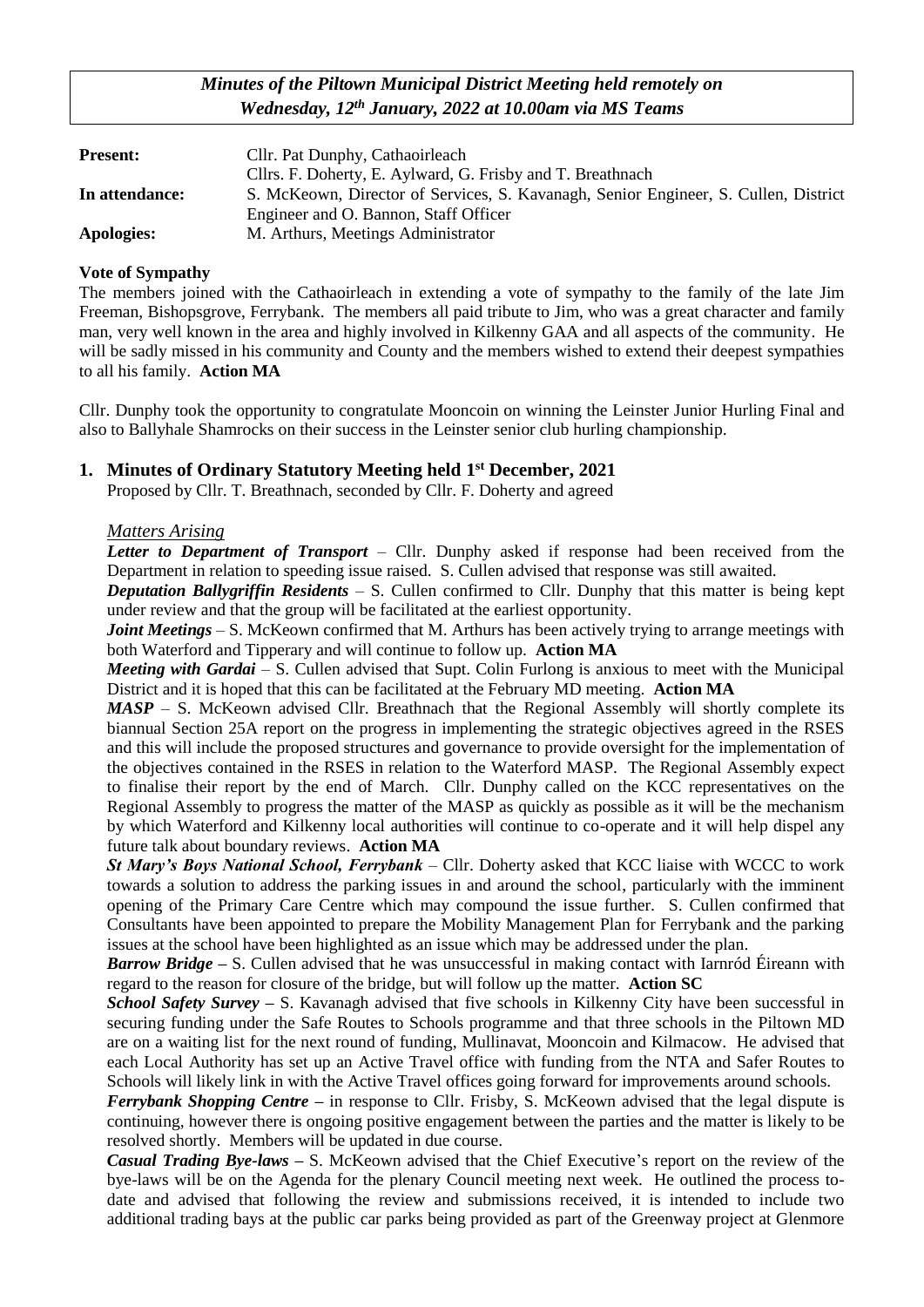and Ferrybank. He stated that clause 47 of the bye-laws also provides the flexibility to the elected members to keep the location and number of trading bays under review.

### 2. **Consideration of Reports and Recommendations**

## *(a) Taking in Charge Update Report*

This item was postponed to the February meeting.

## *(b) Update Monthly Roadworks*

S. Cullen outlined works being progressed and completed over the period since the last meeting.

The following items were raised and discussed:-

Cllr. Dunphy asked what the position was in relation to the programme of works for 2022. S. Cullen advised that he had a record of all submissions and complaints received in relation to drainage, footpaths, road improvements etc, which will all be included for consideration under this year's programme of works, once funding allocations have been notified by the department.

Cllr. Doherty asked that the feasibility study for the Greyway proposal on the R723 at New Ross be brought forward as soon as possible.

## *(c) Update South East Greenway*

S. McKeown circulated report to members and outlined the following:-

- **Detailed Design** Landowner agreements on the accommodation works for Lots 4 7 continue to progress. In preparation for the award of the Lot 5 contract a Part 8 planning application is being prepared for a temporary construction compound.
- **Construction:** of Lots 1 3 is progressing well and are on schedule for completion before end January. The erection of public lighting has commenced in the urban sections. The final wearing course has been completed on Lot 3 and will be completed on Lots 1 and 2 by end of next month. The Project Office would like to thank all landowners for their continued co-operation with the Greenway Project works. The Project Office continues to remind the public that the Greenway is a construction site at present and as such it is not safe to enter/access the lands until it officially opens.
- **Ferrybank Car Park Option:** A Part 8 planning application will be progressed for the new Link Road from the Abbey Road to the Belmont Road in the coming weeks, and the Ferrybank Car Park will be accessed from the Link Road. MWP are preparing a preliminary design of the car park which will be a trailhead to include toilets and coach parking.
- **Railway Abandonment:** Kilkenny Co. Co. Road Section continue to prepare detailed mapping to facilitate the transfer of the railway lands from CIE to each Local Authority.
- Links to Slieverue and Glenmore: Roadplan Consulting continue to investigate the potential route options identified during the preliminary assessment and are engaging with landowners. Roadplan hope to be in a position to brief the elected members of Piltown MD on the preferred options at the February MD meeting.
- **Business Development Officer (BDO):** Alan Fitzhenry is the BDO and continues to be available to advise anyone with a business idea along the Greenway, and he can be contacted at 087 3737951.
- **Project Website**: [www.southeastgreenway.net.](http://www.southeastgreenway.net/)
- **Resident Engineer**: Eoin Atkinson is the Resident Engineer and he can be contacted at 087 188 4342 with any queries in connection with the Greenway. A Senior Resident Engineer, Patrick O'Connor has also been appointed and he can be contacted at 087 927 2796.
- **Greenway Animation**: The Project Office awaits the launch of the Failte Ireland funding scheme to assist local authorities developing Greenways funded as part of the National Greenway Strategy to develop Interpretation/Animation Plans aimed at enhancing the visitor potential/attraction of their Greenways.

Cllr. Doherty welcomed the progress on the project and took the opportunity to remind members of the public not to access the Greenway until such time as it is officially open and safe to do so.

In response to Cllr. Breathnach, S. McKeown confirmed that in relation to the Greenway animation, the Project Office will make an application for funding to Fáilte Ireland on behalf of the three local authorities when the funding scheme is launched. He said the ambition is to develop an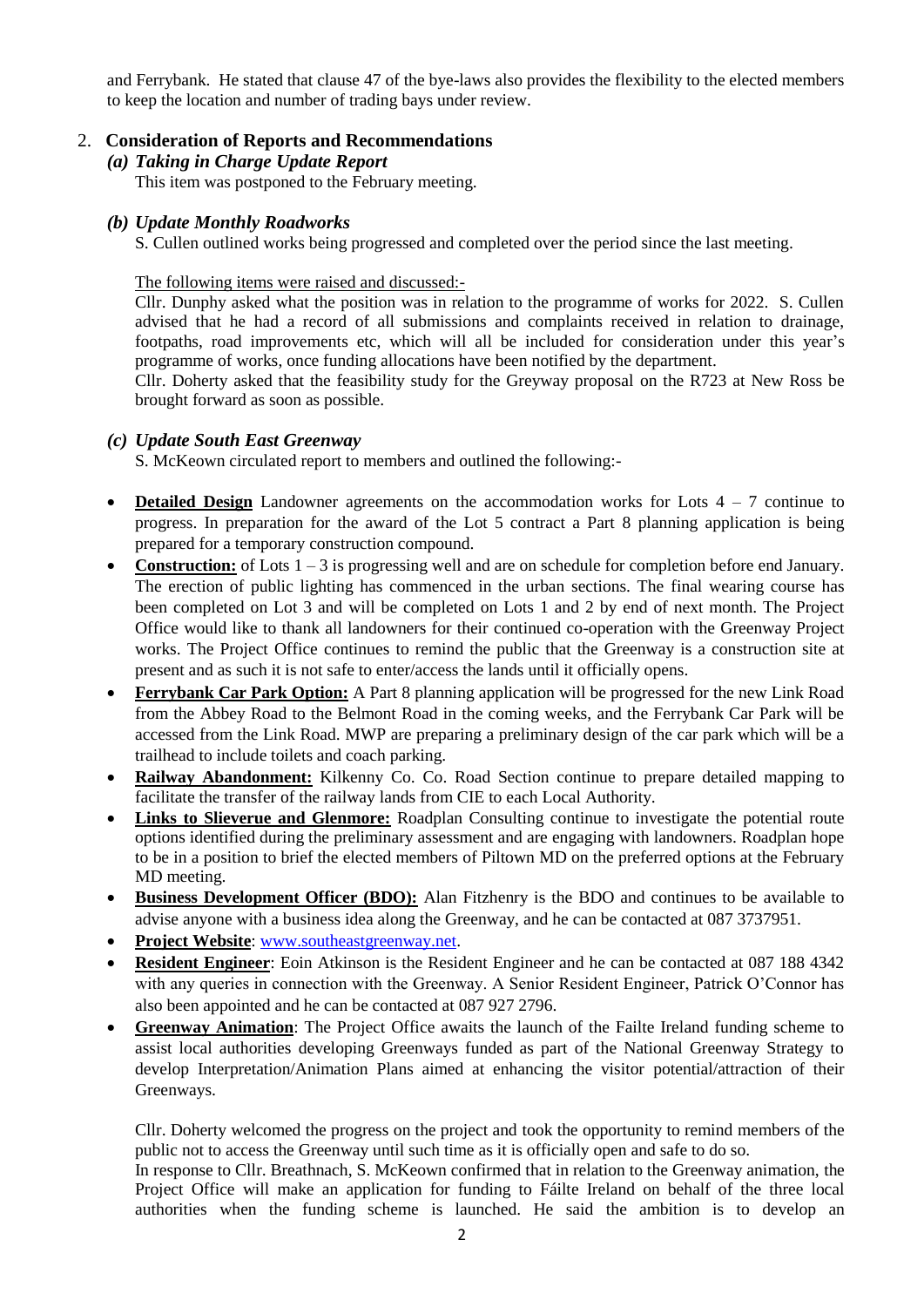interpretation/animation plan to use the Greenway to tell the rich stories and history of the region including the Vikings and Normans, the JFK connection, the Dunbrody experience, the trade facilitated by the River Barrow and the former rail line and to attract many visitors to the region.

# *(d) North Quays SDZ Update*

S. McKeown circulated report to members and outlined the following:-

#### SDZ Developer

• WCCC is having ongoing engagement with private developers to review options for the development of the North Quays SDZ site.

Main contract

• The main construction tender for the Waterford North Quays infrastructural contract, comprising the development of a Sustainable Transport Bridge, Transport Hub and SDZ Access Infrastructure Works has been issued on etenders with a closing date of 8<sup>th</sup> March, 2022.

### Planning applications

• An Bord Pleanála received 4 submissions in relation to the planning application for the western flood defence works.

Tender stage - advanced contracts/ enabling works

- Tenders have been received for the Rock Stabilisation works to the north of Plunkett Station and these are being reviewed by ROD Consulting Engineers.
- It is proposed to commence the South Plaza enabling works later this month.
- The tender for the relocation of the Ferrybank Pump Station was reissued in December, 2021.
- Works are ongoing on the Greenway access ramp at Abbey Bridge.

#### *(e-h)Update on Major Road Schemes*

The following report was circulated to members, S. Kavanagh outlined the following:- **Minor Projects (Not included in NDP-Funded by TII)**

#### **N24 Tower Road (Safety Scheme)**

It is envisaged that the scheme will go out to tender towards the end of Q1 2022 with a view to construction commencing towards the end of Q2 2022. An allocation of  $\epsilon$ 3m was received for 2022 to allow the scheme proceed to construction. The overall outturn cost for the project is expected to be circa €10m.

#### **N24 Carrick Road:**

An allocation of  $E150K$  was received for 2022 which will fund progression to statutory approvals stage which is likely to be submitted Q1 2022. The overall outturn cost for the project is expected to be circa €10m.

### **Major projects (Included in NDP- Funded by TII)**

### **N24 Waterford to Cahir Scheme**

Unfortunately, no funding was allocated to Kilkenny to progress with work on the above scheme in 2022. Kilkenny County Council has written to the TII looking for guidance on what the next steps are for the scheme. A message will be relayed to the Elected members\Public once a response is received from the TII.

In light of the above, the public consultation planned for January has been cancelled. Notification of same has been posted on the project website **N24waterford2cahir.ie.** 

### **N25 Glenmore (New Ross bypass) to Waterford Scheme**

Unfortunately, no funding was allocated to Kilkenny to progress with work on the above scheme in 2022. Kilkenny County Council has written to the TII looking for guidance on what the next steps are for the scheme. A message will be relayed to the Elected members\Public once a response is received from the TII

All the members expressed disappointment that no funding has been allocated for the N24 Waterford to Cahir Scheme and N25 Waterford to Glenmore Scheme and the severe blow this is to the South East Region in terms of its impact on business, employment and growth in Kilkenny and the region as a whole. The impact on road safety was also noted, with members noting the number of lives lost on